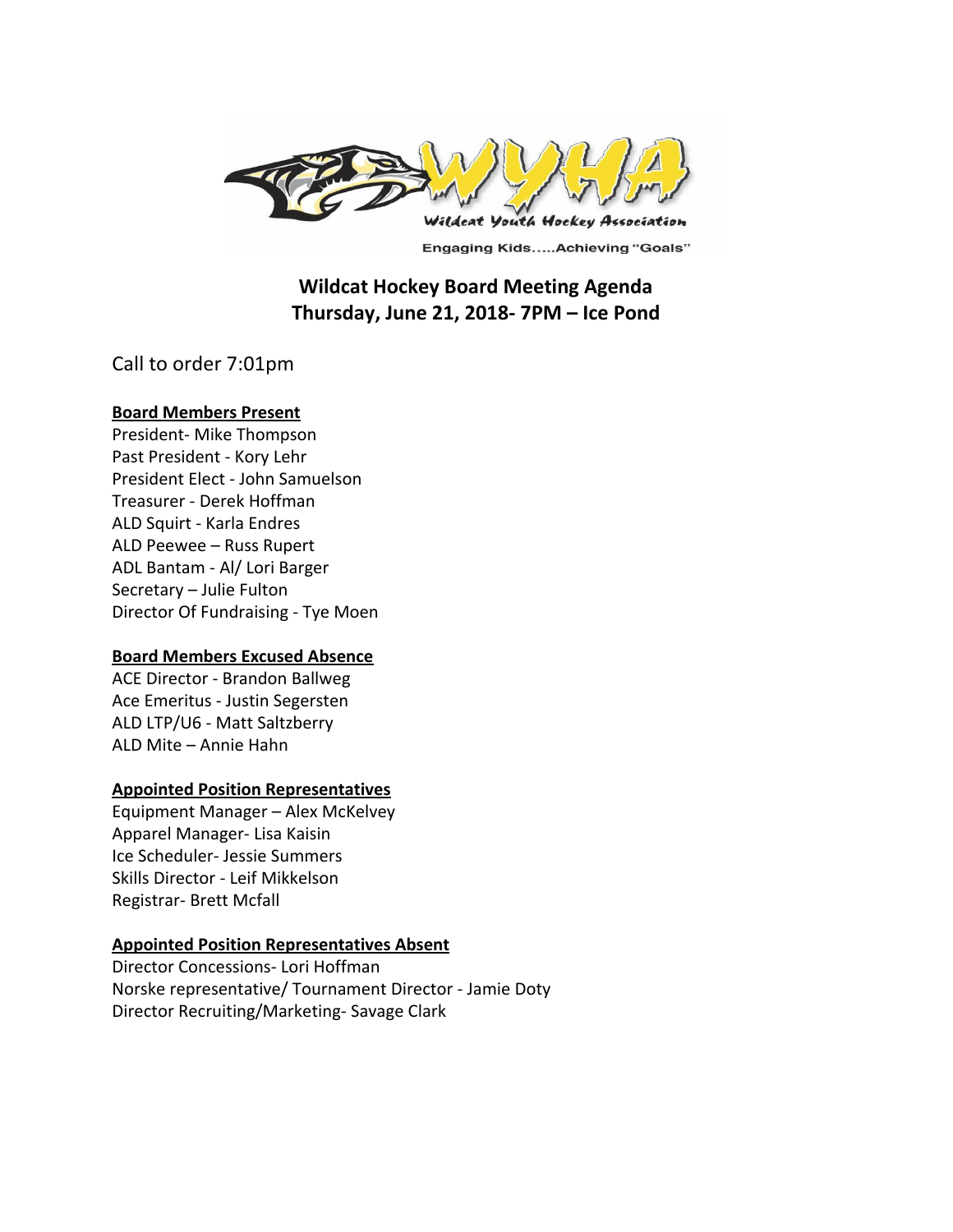### **Member open forum -** none

**Introductions** - Steve Knapp new ALD

**Approval of prior meeting minutes -** Derek Hoffman made the motion to approve the minutes, Karlan Endres second. Motion was approved unanimously.

## **Additions to the agenda**

Region 4 League play Rink Divider due in July Crossovers update

# **Approval of agenda**

Julie Fulton made the motion to approve the agenda. Karla Endres second. Motion was approved unanimously.

## **Treasurer:**

- Financials
- Approval of bills: Motion: Julie Fulton , 2nd Karla Endres motion approved unanimously.

## **Board Reports:**

## **President:**

- WAHA Annual Meeting date: Aug 3-4th
- ALD patch information distributed to ALDs
- New Board positions transitions (PeeWee ALD, Pres elect, Hockey Director Elect) need concession manager - one volunteer but application was not accepted d/t poor

performance as a mite manager next year

● WAHA has taken away our State tournaments for the next two seasons d/t Bantam C not participating in the State Tournament 2017-2018

# **LTS/LTP/ U6 ALD:** absent

**Mite ALD:** absent

**Squirt ALD:** nothing to report

**Peewee ALD:** nothing to report

**Bantam ALD:** nothing to report

### **Equipment Manager:**

- Will order new goalie sticks, gear
- Try Hockey For Free order in but not processed yet (always takes a long time)
- Water bottles need replacing order same (but low quality) or more expensive Gatorade bottles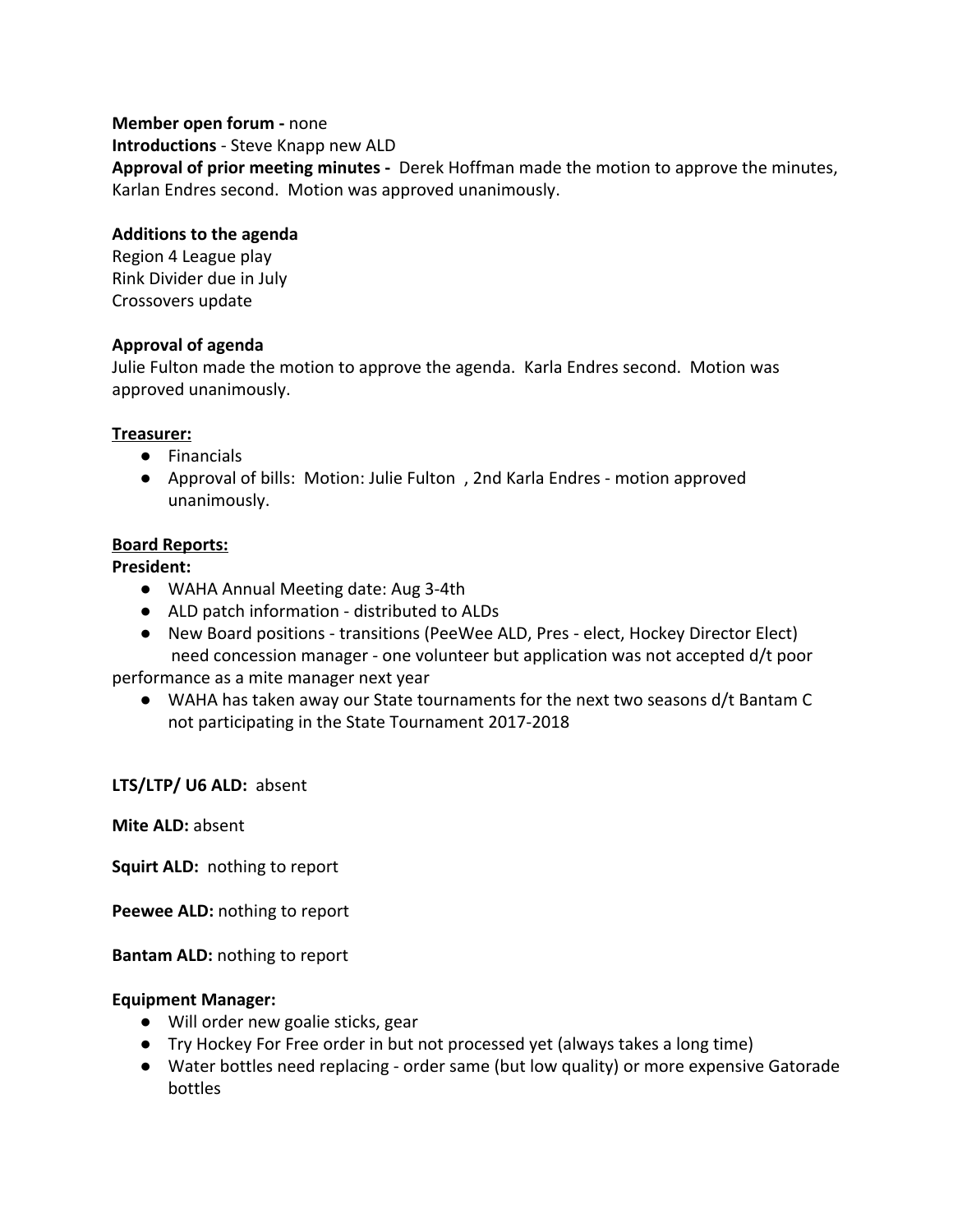- Gatorade bottles estimate \$1000-\$1500
- survey to coaches to be sent

## **Fundraising:**

- Golf outing sponsors almost full, need more golfers
- Raffle license will be after July 5th
- Fundraising ideas for next season: WaunaBoom, Waunafest beer tent, Seroogy Chocolate bar (Green Bay co) sale

## **Apparel:**

- Will have early season jersey order (end of July/ early August)
- Old apparel can be given away at Golf outing and Raffle

## **Registrar:**

- Projected Number of skaters
	- LTS and LTP ?
	- $\circ$  6U mites = 30
	- $\circ$  8U mites = 53 (6 teams)
	- $\circ$  Squirt = 71 (6 teams)
	- $\circ$  PeeWee = 56 (4 teams)
	- $\circ$  Bantam = 55 potential/ except 47 (3 teams)
	- $\circ$  Midget = 16-20

### **Secretary:**

- Handbook Changes
	- Board complete after addition to Skills Director
	- working on Parent
- Concession manager position remains open
	- Had one volunteer however 2 board members objected based on his poor performance as a manager last season

### **Ice scheduler:**

● September and October ice times completed and waiting on Don to approve

### **Marketing Director:** absent

### **Hockey Director / Hockey Director Elect:**

- met with Patriots, polar caps, middleton to discuss squirt c teams
	- all in agreement to make A, B, C1, C2red, C2white, C2blue teams
	- Rink rat teams (LTP for older kids) will be formed
	- Wildcats will co-op with Patriots and sun prairie to form a Rink Rat team

#### **Tournament Director:** absent